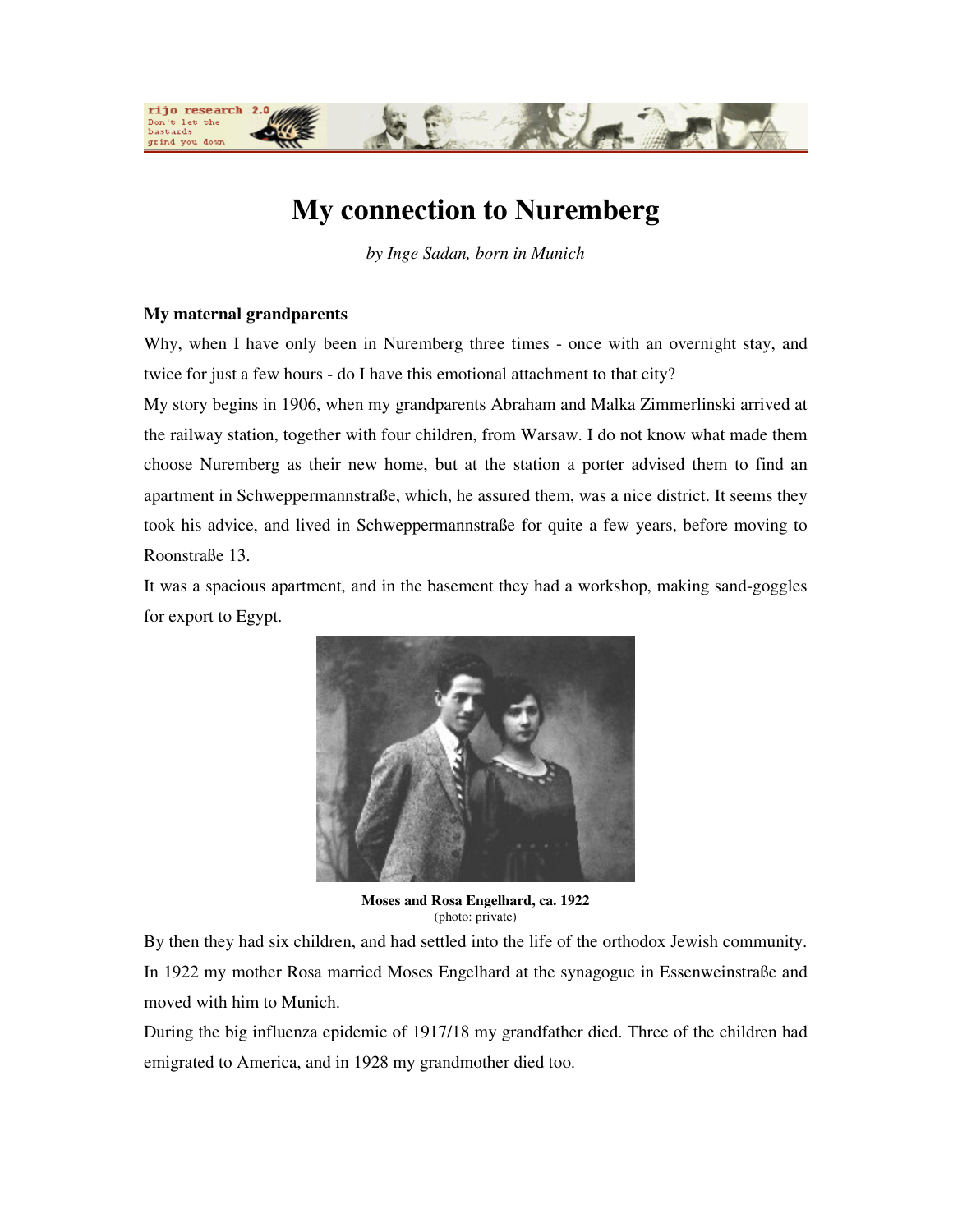

**Wedding invitation of Rosa and Moses Engelhard, 1922**  (photo: private)

The oldest son, my uncle Aaron continued to live in Nuremberg with his family of five children. When I was born in 1930, in Munich, I was given my grandmother's name, as is the custom in Jewish life.



**Munich, ca. 1934: Rosa Engelhard with her children Theo, Berta and Inge**  (photo: private)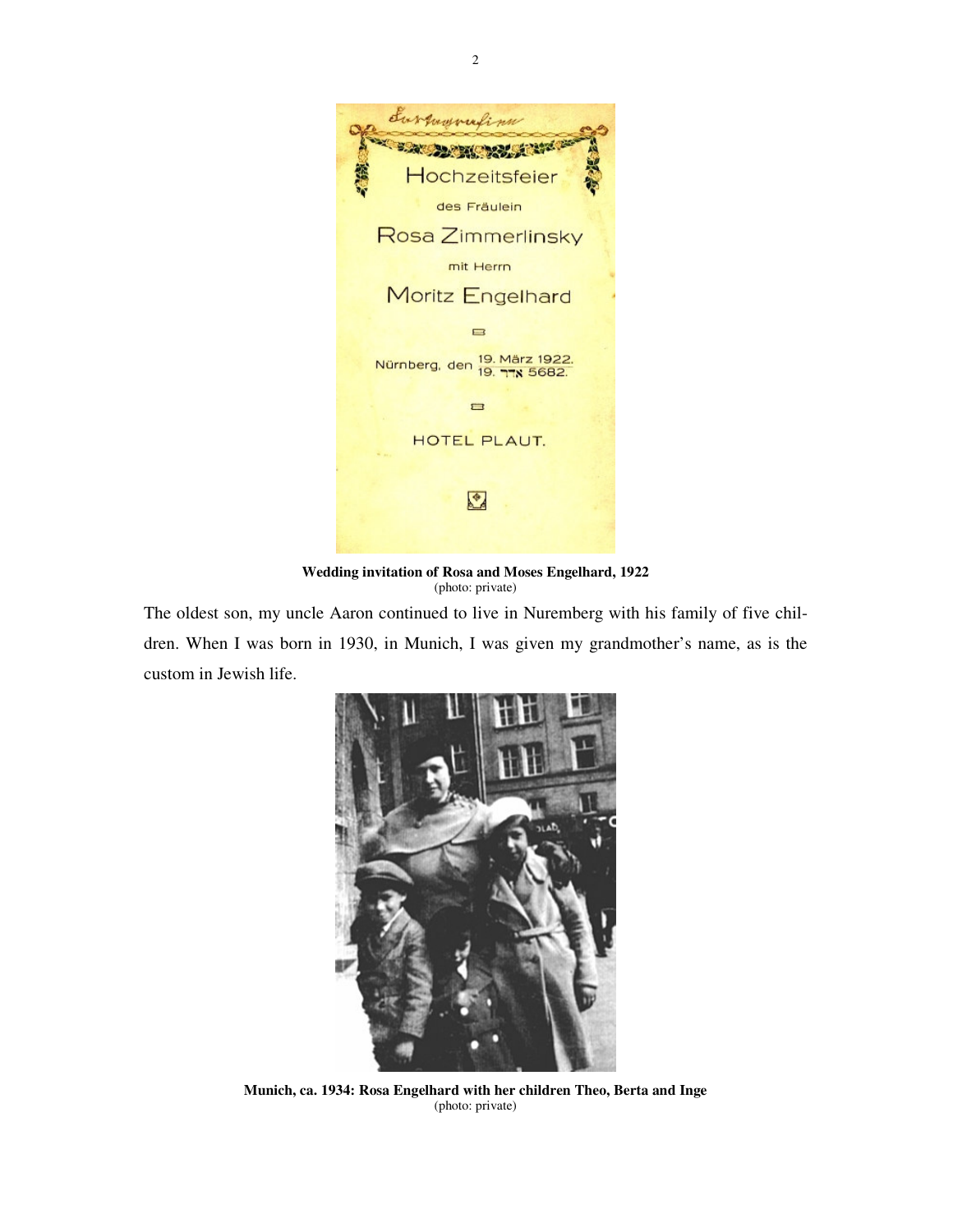### **Giving refuge in Munich and fleeing ourselves**

My next reminder of Nuremberg was when, after *Kristallnacht* in November 1938, my cousins came to our apartment in Munich, to find temporary refuge.



**Rosa and Moses Engelhard, Munich 1938**  (photo: private)

They had lived on the groundfloor of their building, and as the Nazis were banging on the frontdoor, they jumped out of the window and quickly made their way to us. My aunt was in deep shock, though we children had a great time together, with pillow-fights, skating, etc. My uncle managed to get his family to America in 1940, just in time, whilst we in Munich became a depleted family when my sister, Bertha, aged nearly 16, and my brother Theo, aged eleven, went to England on the first *Kindertransport* from Munich, in January 1939. I followed them in July 1939, whilst my parents were stuck there until they managed to flee to Yugoslavia in September 1940.

Polizeipräsidium (Musitellende 23ehörde) Shen, den 193 9.  $26.4a1$ Ainderausweis XIr. 27/39 (Tur gültig bis zur Vollendung des fünfzehnten Lebensjahrs) Samilienname: Engelhard Malke Ingeborg Sara <u> Rufname:</u> Geboren am 24. Januar 1930 Mynchen Staatsangebörigkeit: staatlos, früher: Wohnsig (dauernder Aufenthalt): Marachen.



**Inge's German passport, 1939**  (photos: private)

There are probably not many people still alive, either in Nuremberg or Munich who can remember those terrible days. My mother applied to the "authorities" to travel to Nuremberg to visit her parents' graves, but permission was not granted.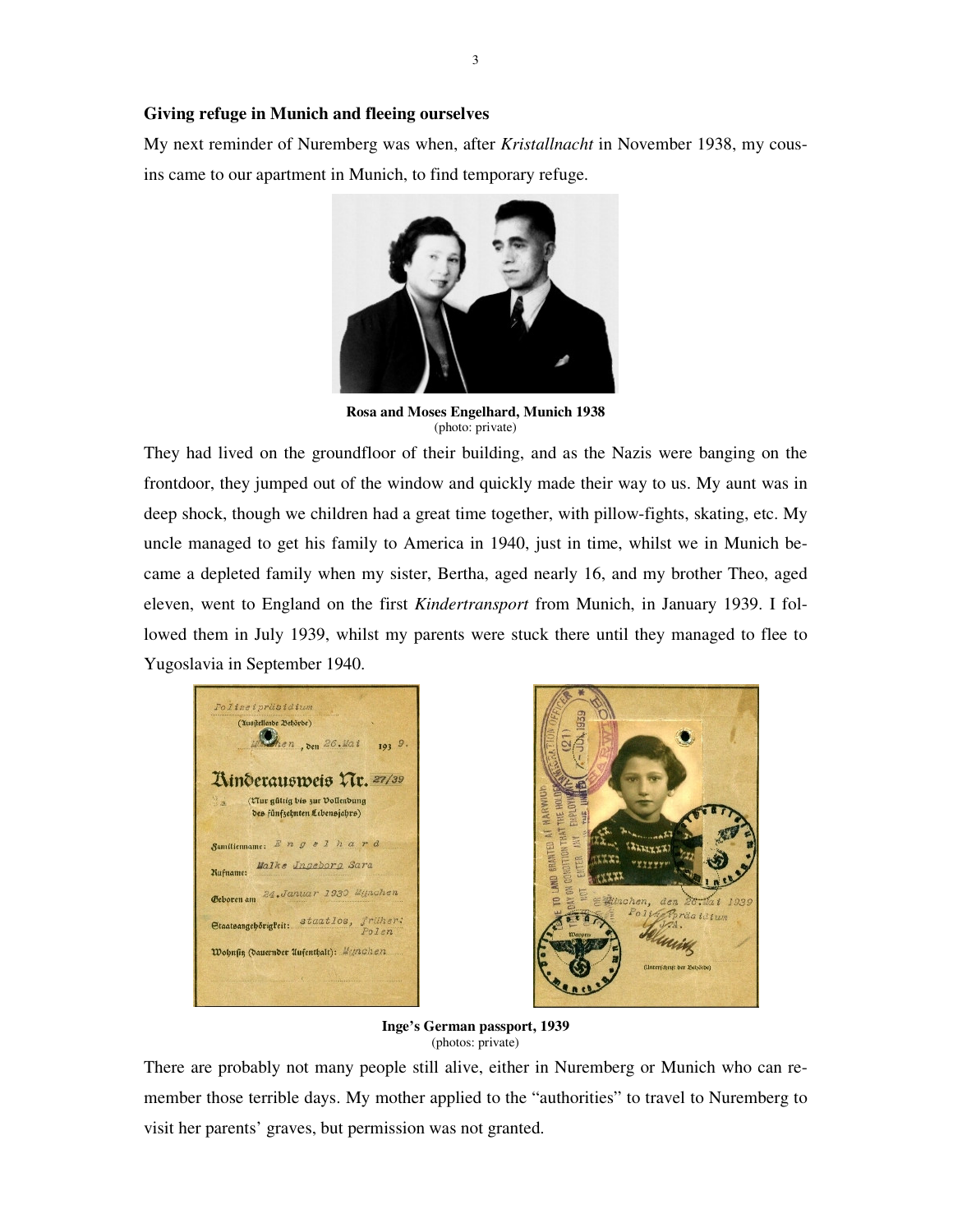#### **The first visit after the war**

It was not until 1954 when I arranged to meet my mother in Munich (I was by now living in Israel), and we made our way to Nuremberg at last to go to the Jewish cemetery. It was my first visit to Nuremberg, and strangely, I immediately felt at home. We ate in a vegetarian restaurant, where the meal was so huge that I could not finish it. The waiter automatically wrapped the leftovers into a bag to take home, quite *selbstverständlich* (customary), much to my embarrassment, who had never experienced the custom (maybe a reminder of wartime shortages)! We then tried to find a small hotel, but it seemed that there was a conference taking place at the time, and all hotels were full. The manager of one, however, told my mother that if we would wait for the people to vacate the lounge, they were make us up a bed there as long as we got up early the next morning.

Fairly desperate by now, we agreed, and waited and waited, but the guests would not go. So the manager let us stay in the servants' quarters, in the attic, behind a curtain, and we slept happily there, until a pull at the curtain early next morning woke us up. A middle-aged man was standing there, wishing us a polite good morning, and if we would excuse him, he had to enter his office, which was near our bed ...

The weather was beautiful (August), and we made our way to the cemetery, where the caretaker examined a large old book, with beautiful writing, where my grandparents' graves were. The cemetery was well-kept, with workers sweeping the paths and making sure that the graves were kept in good condition. We found my grandparents' graves, and said the prayers. There was also a large memorial for the Jewish soldiers who had died in the First World War, with one family having lost four sons! In view of the years following that war, it made me think of the waste of patriotism.

My mother then took me to see the sights of Nuremberg, which had been so much a part of her early life - the *Burg* (imperial castle), the *Hauptmarkt* (main market square), the two houses where she had lived, and so on. In both houses there were still people who had known the family, and they caught up with history of the last 30 years. (My mother was then in her mid-fifties.) We walked around this medieval town, and I felt as if I had lived there too. The Nuremberg accent, with the soft "t", the *Lebkuchen* (ginger bread), etc. etc. it was all part of me. When we returned to the brash life of Munich, I really missed Nuremberg and its quiet dignity.